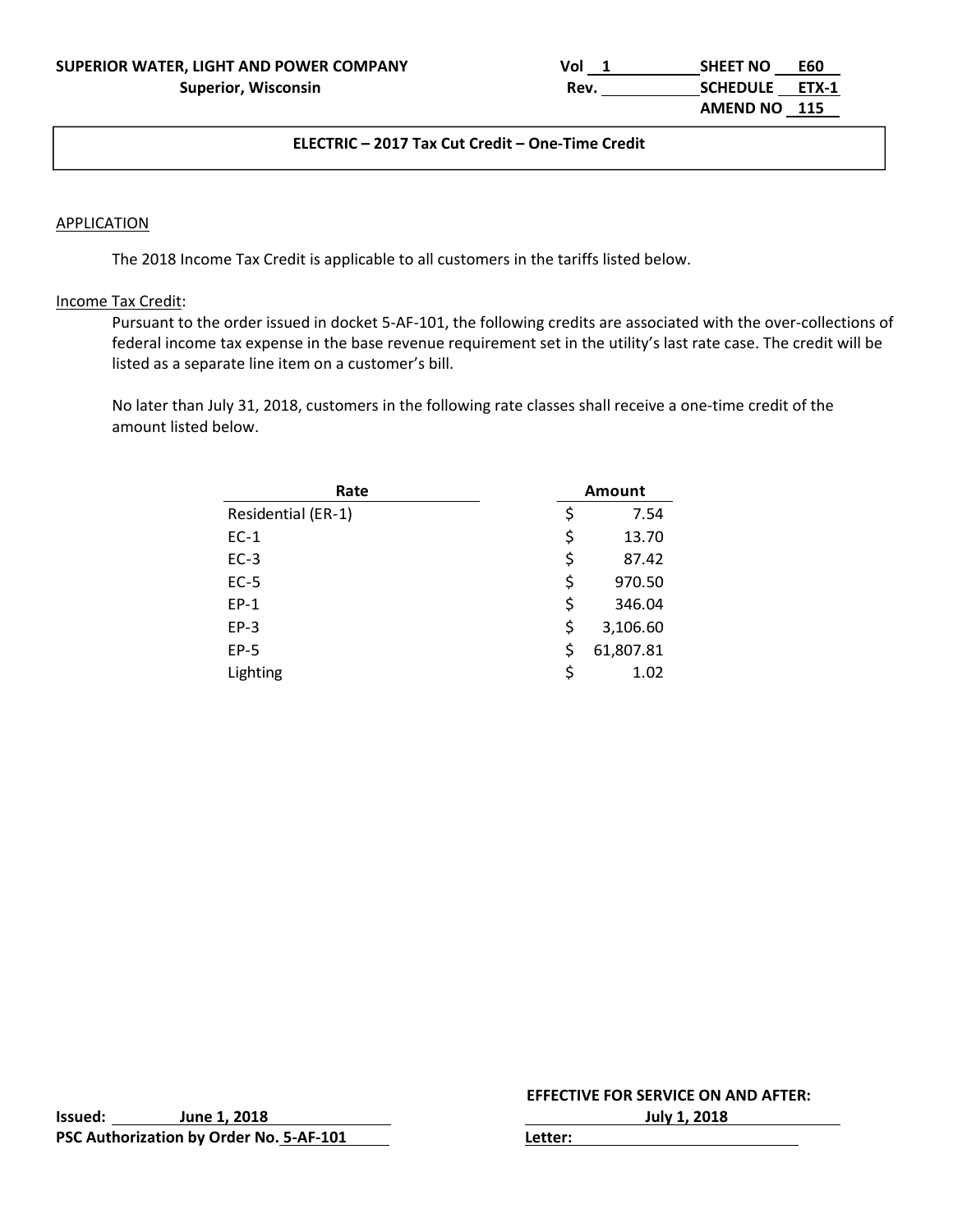| SUPERIOR WATER, LIGHT AND POWER COMPANY | Vol  | <b>SHEET NO</b> | E61 |
|-----------------------------------------|------|-----------------|-----|
| <b>Superior, Wisconsin</b>              | Rev. | SCHEDULE ETX-2  |     |
|                                         |      | AMEND NO 115    |     |

#### ل المساحة المساحة المساحة المساحة المساحة المساحة المساحة المساحة المساحة المساحة المساحة المساحة المساحة ال<br>وقد المساحة المساحة المساحة المساحة المساحة المساحة المساحة المساحة المساحة المساحة المساحة المساحة المساحة ال **ELECTRIC – 2017 Tax Cut Credit – Monthly Credit**

#### **APPLICATION**

The 2018 Income Tax Credit is applicable to all customers in the tariffs listed below.

#### Income Tax Credit:

Pursuant to the order issued in docket 5‐AF‐101, the following credits are associated with the over‐collections of federal income tax expense in the base revenue requirement set in the utility's last rate case. The monthly credit will be listed as a separate line item on a customer's bill.

The Income Tax Credit will be in effect for service starting July 1, 2018 until superseded by a future rate case order.

| Rate               | Amount       | <b>Units</b> |
|--------------------|--------------|--------------|
| Residential (ER-1) | \$<br>0.0022 | per kWh      |
| $EC-1$             | \$<br>0.0019 | per kWh      |
| $EC-3$             | \$<br>0.0009 | per kWh      |
| $EC-5$             | \$<br>0.0006 | per kWh      |
| $EP-1$             | \$<br>0.0008 | per kWh      |
| $EP-3$             | \$<br>0.0004 | per kWh      |
| $EP-5$             | \$<br>0.0003 | per kWh      |
| Lighting           | \$<br>0.0013 | per kWh      |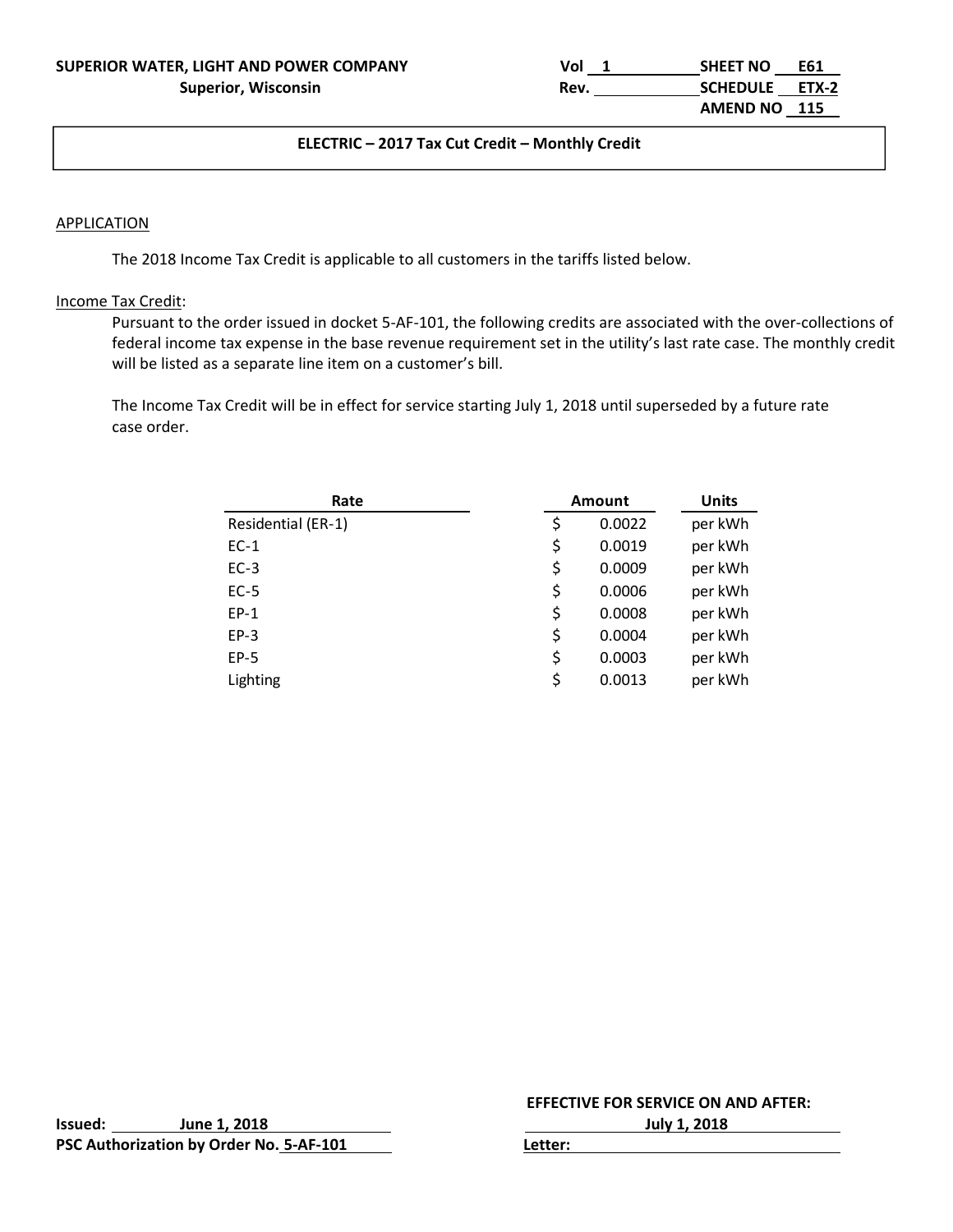# **GAS – 2017 Tax Cut Credit – One‐Time Credit**

#### **APPLICATION**

The 2018 Income Tax Credit is applicable to all customers in the tariffs listed below.

# Income Tax Credit:

Pursuant to the order issued in docket 5‐AF‐101, the following credits are associated with the over‐collections of federal income tax expense in the base revenue requirement set in the utility's last rate case. The credit will be listed as a separate line item on a customer's bill.

No later than July 31, 2018, customers in the following rate classes shall receive a one‐time credit of the amount listed below.

| Rate                                           |   | <b>Amount</b> |
|------------------------------------------------|---|---------------|
| Residential (GR-1)                             | Ś | 5.06          |
| Small Commercial Firm (GC-1)                   | S | 17.56         |
| Small Commercial Interruptible (GI-1)          | S | 173.54        |
| Large Commercial Firm (GL-1)                   | ς | 253.01        |
| Large Commercial Interruptible (GI-6)          |   | 1,125.00      |
| Large Commercial Interruptible Transport (TSR) |   | 1,797.43      |

| Issued: | June 1, 2018                            | <b>July 1, 2018</b> |  |
|---------|-----------------------------------------|---------------------|--|
|         | PSC Authorization by Order No. 5-AF-101 | ∟etter:             |  |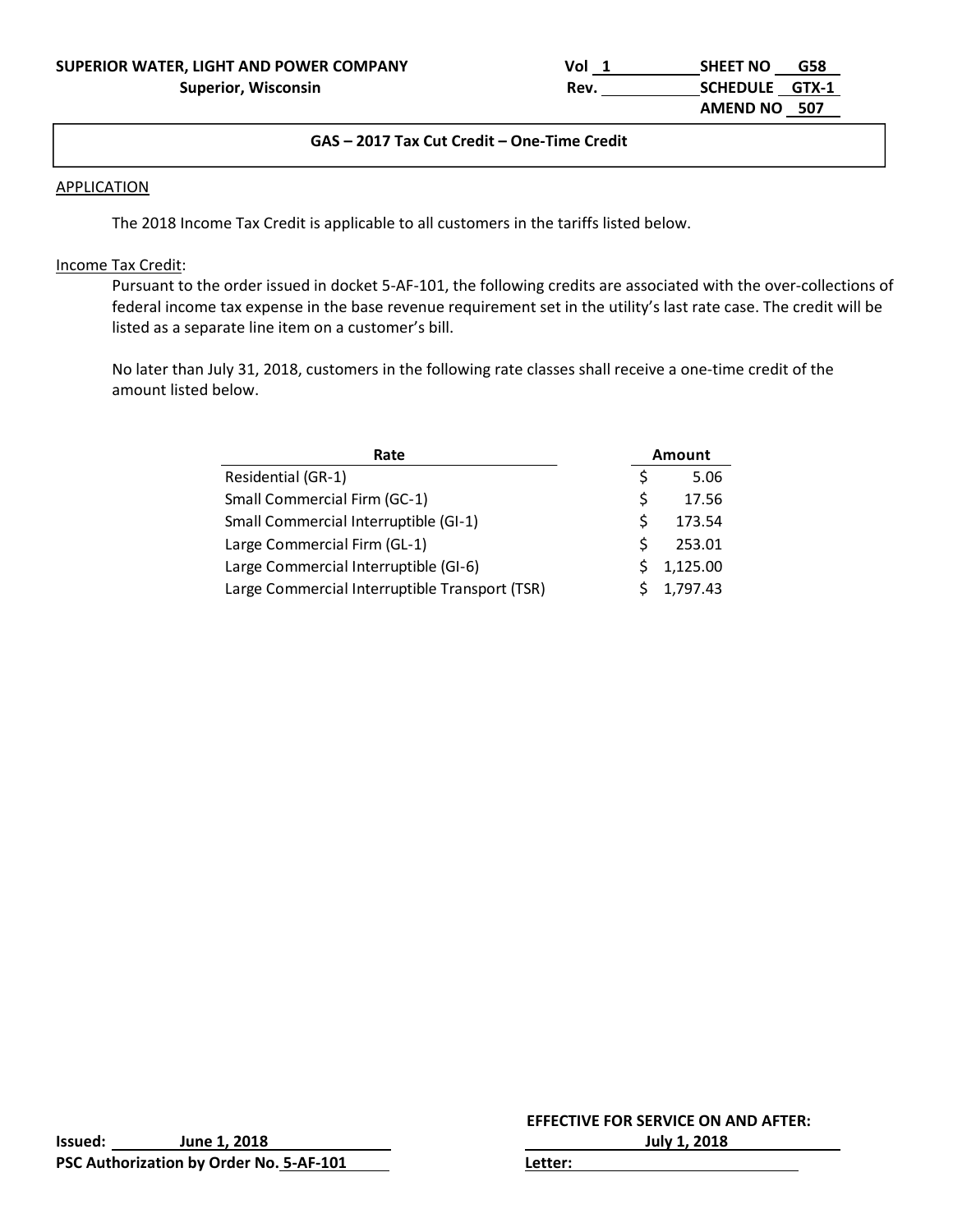| SUPERIOR WATER, LIGHT AND POWER COMPANY | Vol  | <b>SHEET NO</b> | G59 |
|-----------------------------------------|------|-----------------|-----|
| <b>Superior, Wisconsin</b>              | Rev. | SCHEDULE GTX-2  |     |
|                                         |      | AMEND NO 507    |     |

#### **GAS – 2017 Tax Cut Credit – Monthly Credit**

#### **APPLICATION**

The 2018 Income Tax Credit is applicable to all customers in the tariffs listed below.

#### Income Tax Credit:

Pursuant to the order issued in docket 5‐AF‐101, the following credits are associated with the over‐collections of federal income tax expense in the base revenue requirement set in the utility's last rate case. The monthly credit will be listed as a separate line item on a customer's bill.

The Income Tax Credit will be in effect for service starting July 1, 2018 until superseded by a future rate case order.

| Rate                                           |   | Amount | <b>Units</b> |
|------------------------------------------------|---|--------|--------------|
| Residential (GR-1)                             |   | 0.0118 | per therm    |
| <b>Small Commercial Firm (GC-1)</b>            | S | 0.0076 | per therm    |
| Small Commercial Interruptible (GI-1)          | S | 0.0050 | per therm    |
| Large Commercial Firm (GL-1)                   | S | 0.0060 | per therm    |
| Large Commercial Interruptible (GI-6)          |   | 0.0031 | per therm    |
| Large Commercial Interruptible Transport (TSR) | S | 0.0371 | per therm    |

**Issued: June 1, 2018 July 1, 2018 PSC Authorization by Order No. 5‐AF‐101 Letter:**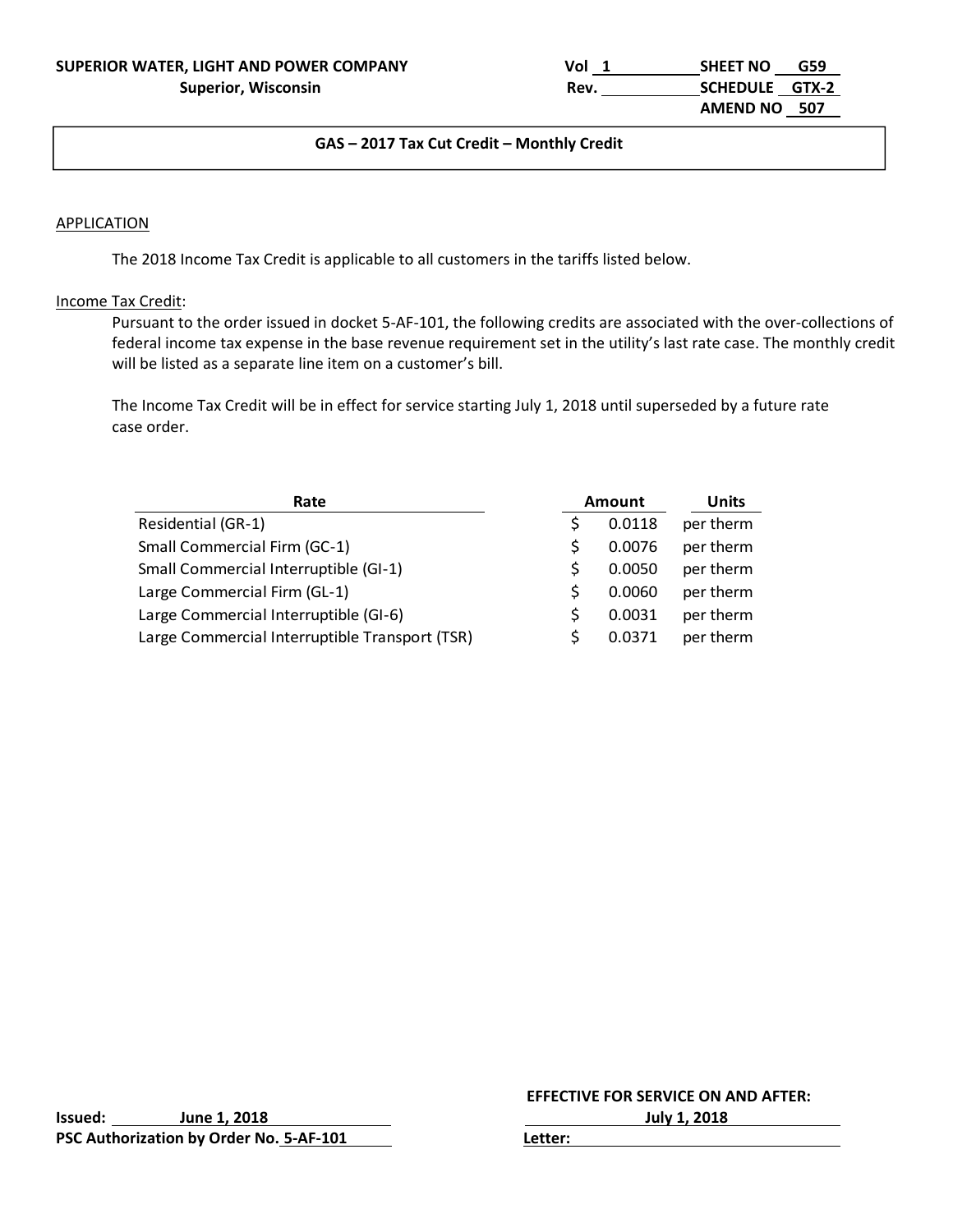| SUPERIOR WATER, LIGHT AND POWER COMPANY | Vol  | <b>SHEET NO</b> | W14 |
|-----------------------------------------|------|-----------------|-----|
| <b>Superior, Wisconsin</b>              | Rev. | SCHEDULE WTX-1  |     |
|                                         |      | AMEND NO 40     |     |

#### ل المساحة المساحة المساحة المساحة المساحة المساحة المساحة المساحة المساحة المساحة المساحة المساحة المساحة ال<br>ويستخدم المساحة المساحة المساحة المساحة المساحة المساحة المساحة المساحة المساحة المساحة المساحة المساحة المساح **WATER – 2017 Tax Cut Credit – One‐Time Credit**

# **APPLICATION**

The 2018 Income Tax Credit is applicable to all customers in the tariffs listed below.

# Income Tax Credit:

Pursuant to the order issued in docket 5‐AF‐101, the following credits are associated with the over‐collections of federal income tax expense in the base revenue requirement set in the utility's last rate case. The credit will be listed as a separate line item on a customer's bill.

No later than July 31, 2018, customers in the following classes shall receive a one‐time credit of the amount listed below.

| <b>Customer Class</b>            |                                  | Amount   |
|----------------------------------|----------------------------------|----------|
| Residential                      |                                  | 13.59    |
| Commercial                       | Ś                                | 68.42    |
| Public Authority                 | Ś                                | 179.85   |
| Industrial                       | Ś                                | 671.21   |
| Public Fire Protection - City    | See Public Fire Protection Table |          |
| Public Fire Protection - Village |                                  | 1.298.37 |

#### **Public Fire Protection**

| <b>Meter Size</b> | Amount       |
|-------------------|--------------|
| 5/8"              | 5.70         |
| 3/4"              | \$<br>5.70   |
| 1"                | \$<br>14.24  |
| 1.5"              | \$<br>28.48  |
| 2"                | \$<br>45.57  |
| 3"                | \$<br>85.45  |
| 4"                | \$<br>142.42 |
| 6"                | \$<br>284.84 |
| 8"                | 455.74       |

|         |                                         | <b>EFFECTIVE FOR SERVICE ON AND AFTER:</b> |
|---------|-----------------------------------------|--------------------------------------------|
| Issued: | June 1. 2018                            | July 1, 2018                               |
|         | PSC Authorization by Order No. 5-AF-101 | Letter:                                    |